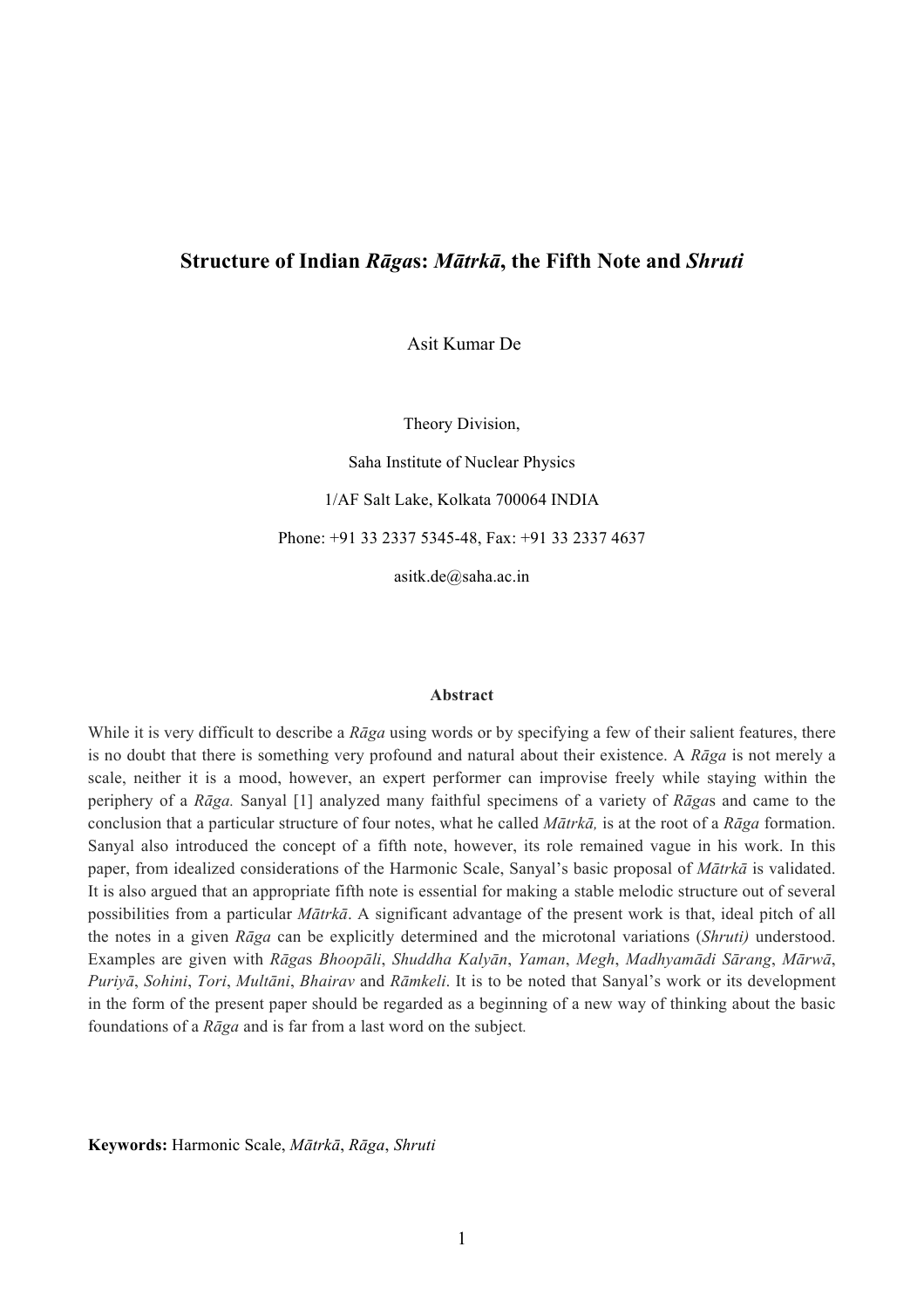# **1. Introduction**

*Rāga*s are melodic structures in Indian music that are passed on to the disciples by the Gurus over the generations. Majority of available literature describes a *Rāga* by listing a few of its salient features: for example, each *Rāga* has a particular set of basic notes in the Octave having one principal note (called *Vādi*), another equally important note (called *Samvādi,* having a perfect fifth or perfect fourth relationship to the *Vādi*) and several other notes (called *Anuvādi*), an ascending and a descending pattern, and sometimes also a few other rules for movement from one note to another (called *Chalan*).

In the last few centuries, there have been attempts to classify the *Rāga*s based on *Janaka-Janya Mela* (or *Thāt*) system [2,3]. For example, let us start with a parent (*Janaka*) scale (*Mela)* called *Kalyān or Kalyāni*: **SRGmPDN** (please see Appendix for an explanation of the notation used). Drop the notes **m** and **N** and we get the notes of the derived (*Janya*) *Rāga Bhoopāli*. Alternatively, by dropping the notes **m** and **D**, we get the notes of *Rāga Hamsadhwani*; or drop the notes **R** and **P** to get the notes of the *Rāga Hindo*l. If we keep all the notes, we get the notes of the *Rāga*s *Yaman* and *Shuddha Kalyān*. This classification system has sometimes also been described as a theory of the Ragas.

A *Rāga* is taught, however, through mostly oral traditions which do not use a lot of the notions given in the above two paragraphs. The student learns it by repeating the phrases sung or played by the Guru, and afterwards the basics of the *Rāga* get so internalized that the student-turned-performer can freely improvise the movements while staying within the boundary of the *Rāga.* Using a metaphor, the exposition of a *Rāga* is something like a tram-car moving along a particular track – as long as the operation is within the mechanical limits, the tram never gets derailed. Similarly, despite free improvised movements, the expert performer never gets out of the melodic structure of a given *Rāga.* Each *Rāga* appears to have a robust nature such that spontaneity of the performer cannot destabilize the basic melodic structure and the listener can identify the *Rāga* unambiguously.

The information in the first two paragraphs of this section appears ad hoc and does not explain the genesis of a *Rāga.* In addition, the *Janaka-Janya* (or the *Mela*) system is logically unsound, as, for example, notes of the *Rāga Bhoopāli* can be obtained by the deletion of appropriate notes from several parent scales or *Mela*s, (**M** and **N** from *Bilāwal* (**SRGMPDN**), **M** and **n** from *Khamāj* (**SRGMPDn**), and **m** and **N** from *Kalyān* as mentioned above).

In this paper, a completely different approach is adopted to understand what constitutes a *Rāga*. Why should a *Rāga* be derived from a parent scale? The proposition in this paper is that, given the robustness of a *Rāga* in the sense described above, a *Rāga* must have an independent identity with a very distinctive personality and any pitch not contained in the scale of the *Rāga* is completely irrelevant. For example, for *Rāga Bhoopāli*, it is as if anything other than the notes **SRGPD** does not exist in the universe. Imagine a universe where there are no fixed-pitch instruments like keyboards. Then there is no direct physical awareness of the presence of any extra notes. There is only a reference pitch (or tonic which we call *Sadaja* in the Indian musical parlance) with respect to which the other notes in a given melody are generated, the reference pitch being produced by a drone instrument called *tāmbourā* or *tānpurā*.

Amiya Nath Sanyal in his little known but substantial work [1] took the first steps in this novel approach. This approach was later discussed and examined in [4]. Sanyal made a statistical analysis of many specimens in a given *Rāga* and then repeated the exercise on a multitude of other *Rāga*s. His conclusions were drawn from the values of a few clearly defined parameters resulting from the analysis. He observed a particular melodic structure appearing in each familiar specimen of a *Rāga.* The current work examines Sanyal's work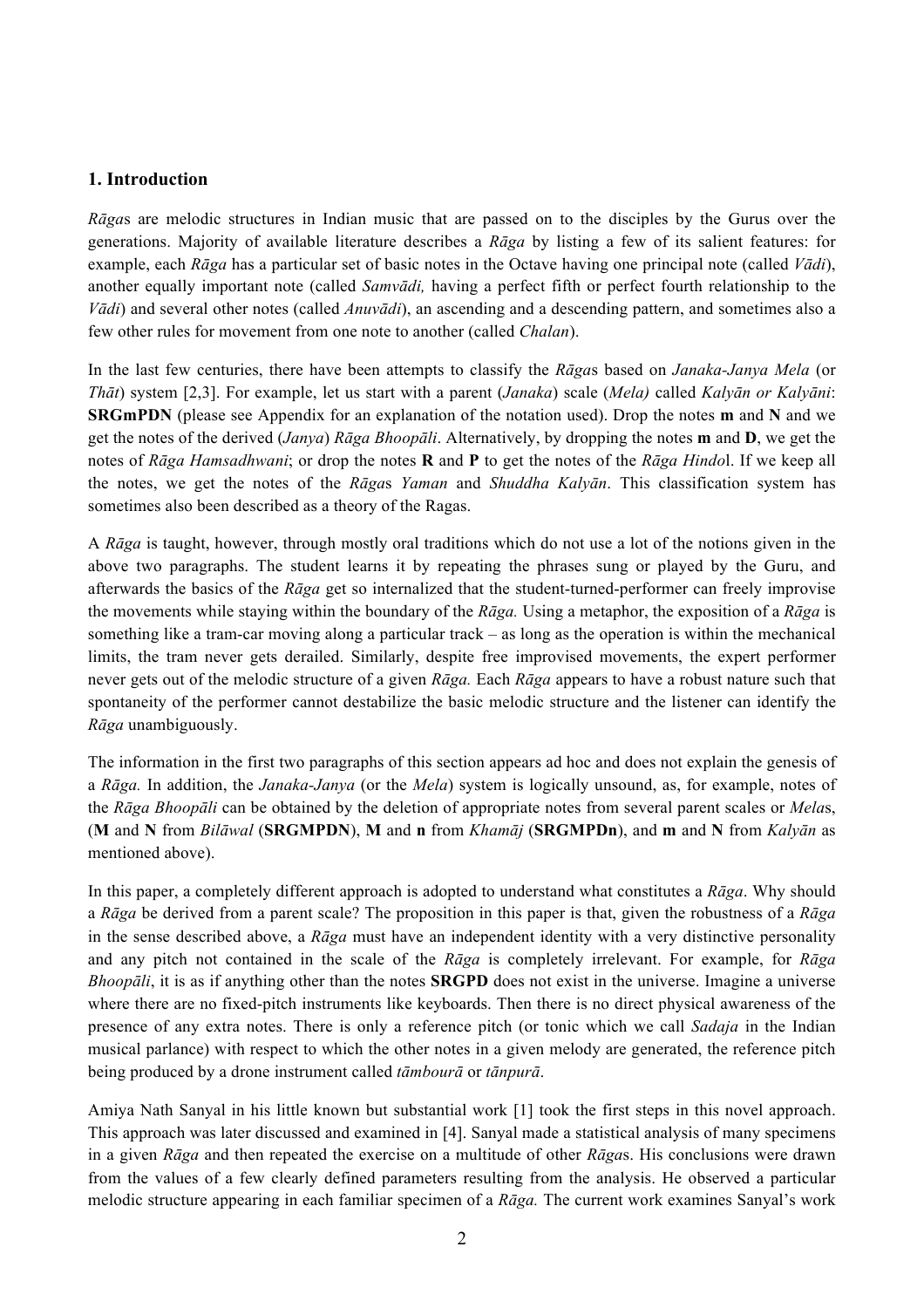from the point of view of the principles of generation of the so-called Harmonic Scale and establishes how *Shruti* or microtonal variations of the same note can appear depending on the context<sup>1</sup> the note is taken and how the ideal pitch of every note in a *Rāga* can be determined.

There is a tendency among some of the modern musicologists, mostly from the Western world, to dismiss the microtonal variations or the *Shruti*s as a myth [5]. However, there is no doubt that every experienced performer of *Rāga* music strives to reach the ideal intonations for each *Rāga*. We shall come back to this point at the end of the paper, in the Conclusions.

# **2. Harmonics and Emergence of a Melodic Structure**

Let us start with an example. Several performers have sung the same folk/devotional/regional song (perhaps with minor differences to the tune) over the years, and generally they have sung it using different tonics (called the *Sadaja* in the Indian context). However, barring the obvious differences due to the tonal qualities and expertise of the singers, the general effect of the tune is the same. This immediately shows that the melody in the Indian context is a particular sequence of notes where the absolute pitch (frequency) of the notes is not relevant, rather their relative pitch with respect to each other and to the tonic is important, and the pitch of the tonic may vary according to the choice of the singer. This is unlike Western music where in current practice the absolute pitch is assigned an important role. But in the Indian context, one may say that the note "Do" is variable. The other important inference, although a derived and indirect one, is that the human sensory organs which receive and appreciate the music, keeps in memory the past notes used in the sequence [6], because the next note in the sequence has to fulfill the demand created by the previous notes.

From this discussion it is now apparent that all the notes used in a melodic sequence is defined with respect to the *Sadaja* and the *Sadaja* has an arbitrary pitch. Now the obvious question is: how are the pitches of the other notes used in a melody determined? Is there a natural method or is it imposed by an arbitrary or ad-hoc proposition?

We shall use a scientific input [7] at this point from the field of Acoustics: *What we call a single-pitched musical sound is never composed of a single frequency. It is a superposition of several components each having a different frequency. There is a component with the lowest frequency (called the fundamental frequency, responsible for the pitch of the sound) and usually having the largest energy content. There exist several other frequency components known as the harmonics.* By definition, the first harmonic is the same as the fundamental frequency and the second and higher harmonics have frequencies which are integer multiples of the fundamental. For example, a musical sound having the fundamental frequency *f* will generally have higher harmonics with frequencies *nf* for the *n*-th harmonic. Based on the above, the Octave relation (the basic concept in all music, called *Saptaka* in the Indian context) is defined between two notes having a ratio 2:1 of the fundamental frequencies. The harmonics of the note with pitch *f* are *f, 2f, 3f, 4f, 5f, 6f, 7f, 8f* etc and those of the note with pitch *2f* are *2f, 4f, 6f, 8f* etc, that is, every harmonic of the note in the higher Octave coincides with every *even* harmonic of the note in the lower Octave. Hence, if these two notes are played or sung at the same time or in sequence, they sound pleasant and are said to be in tune. This is the highest degree of consonance between two notes. In the following, we also use the word 'Consonance' to mean a specific pleasing relationship<sup>2</sup>.

By a similar argument, the pitch ratio *3:2* of two notes is pleasant and is known as a Consonance (*Samvāda*)

 <sup>1</sup> Here the word 'context' means the immediately preceding notes.

 $2$  The word 'Consonance', with a capital 'C' for the first letter, refers specifically to the perfect fifth or perfect fourth relationship (*Samvāda*). In general, two notes whose pitch are related by ratios of small integers are said to be in consonance.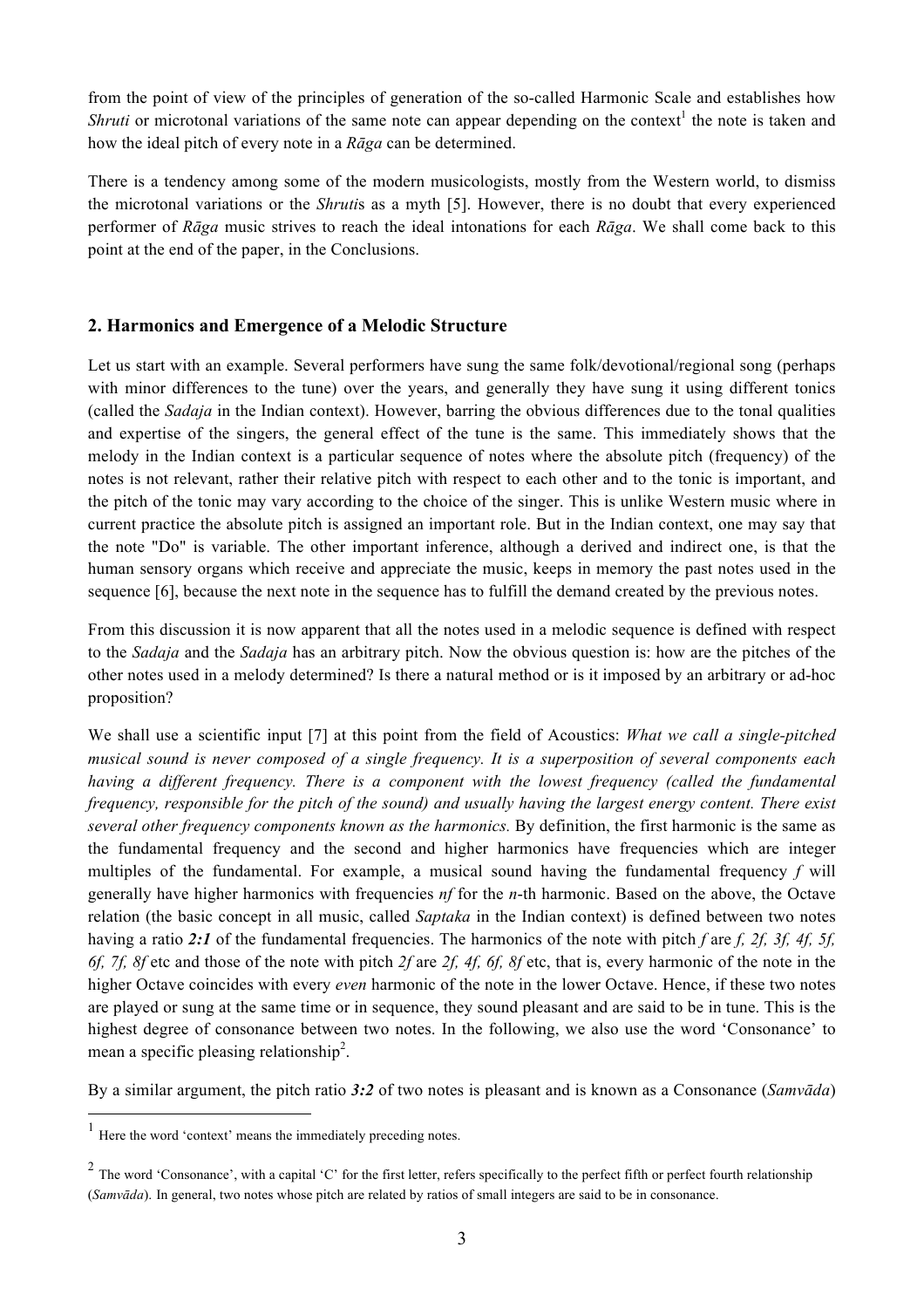relation, because the harmonics of the higher pitched note in this case are *3/2f, 3f, 9/2f, 6f, 15/2f, 9f* etc and we see that every *even* harmonic coincides with *every third* harmonic of the lower-pitched note. Played together or in sequence, therefore, they sound pleasant and in tune. Similarly, the pitch ratio *4:3* is also essentially a *Samvāda* because the pitch *2f* at the higher Octave is *3/2* times the fundamental frequency of the pitch at *4/3f*.

In Indian notation, if we call the pitch at *f* the *Sadaja* (**S**) of the middle Octave (*Madhya Saptaka*), the pitch at *2f* is called the *Sadaja* of the higher Octave (*Tāra Saptaka*), the pitch at *3/2f* is called the *Panchama* (**P**), and the pitch at *4/3f* is called the *Madhyama* (**M**). As explained above, the *Sadaja* of the *Tāra Saptaka* has a pitch which is *3/2* times that of the *Madhyama* and that is why this is also a *Samvāda* relationship.

Continuing along the same line, the pitch ratio *5:4* of two notes is also pleasant and is known as a major third (*Anuvāda*) relation because the harmonics of the higher note are *5/4f, 10/4f, 15/4f, 5f, ...., 10f* etc and *every fourth* harmonic coincides with *every fifth* harmonic of the lower note. In Indian notation, if the pitch *f* is called the *Sadaja*, the note at pitch *5/4f* is called *Shuddha Gāndhāra* (**G**). Using similar logic of harmonics, the note at pitch *6/5f* is also a pleasant note in relation to the *Sadaja* at pitch *f* and is known as *Komala Gāndhāra* (**g**) and the relationship of the notes with pitch ratio of *6:5* is called a minor third (another *Anuvāda relation*). We should note that if the note **G** is made the tonic (*Sadaja*), the note **P** becomes a minor third, and if the note **g** is made the tonic (*Sadaja*), the note **P** becomes a major third. The **S-G-P** and the **S-g-P** relations are respectively called a major and a minor triad. The previous sentence means that while **S-G** is a major third relationship, **G-P** is a minor third relationship, and similarly while **S-g** is a minor third relationship, **g-P** is a major third relationship. In this sense, the pitch ratios **5:4** and **6:5** are at the same level of consonance.

So far, based on the theory of harmonics, we have discovered increasingly less consonant relationships between two notes in terms of their pitch ratios such as *2:1*, *3:2*, *4:3*, *5:4* and *6:5*. Already we see that a consonance at the pitch ratio **6:5** means that every sixth and every fifth harmonic of the two notes have to coincide. Ratios of bigger integers would require even higher harmonics for coincidence, and as a result, within the range of harmonics produced by musical instruments or human voice, there would be only a few harmonics in consonance and a large number of harmonics in dissonance.

The whole development so far in this section is dependent on the assumption that, consonant relations of various degree between two notes makes the two notes, taken in succession or simultaneously, sound naturally pleasant. This is because some of the higher harmonics of the notes are coincident giving the sense of being in tune. Based on experience in tuning acoustic instruments, this appears to be a plausible assumption.

A scale of notes within an Octave formed using the Consonance and the major or minor third relationships is known as a Harmonic Scale (or Just Intonation).

Let us now try to build a melodic structure within an Octave from the natural concepts described above. A single triad, e.g., a major triad **S-G-P** covers only a part of the pitch spectrum within an Octave. Moreover, it is also not stable, because the note **G** through its higher harmonics will imply the Consonant **N** (*Shuddha Nishāda*). This also means that the minor third relation **G-P** will look for completion of the minor triad **G-P-N**. Hence we now have an interesting structure **S-G-P-N** with pitches of the notes as **S***: f,* **G***: 5/4f,* **P***: 3/2f,* **N***: 15/8f and* **G** and **P** are the two notes mediating between the major and the minor triads. The pitch of the note **N** is obtained by using Consonance with **G**, i.e., by multiplying that of **G** by a factor 3/2. The structure **S-G-P-N** now covers the pitch range of the Octave quite well. However, it is still not guaranteed that this will be a stable structure, because the same argument that was used to extend the structure from **S-G-P** to **S-G-P-N** could be applied at either end to form structures like **S-G-P-N-R** or **D-S-G-P-N** etc. In Section 4, a fifth note will be introduced to the four-note structure in a particular way and that appears to bring about the stability by choosing a certain melodic direction.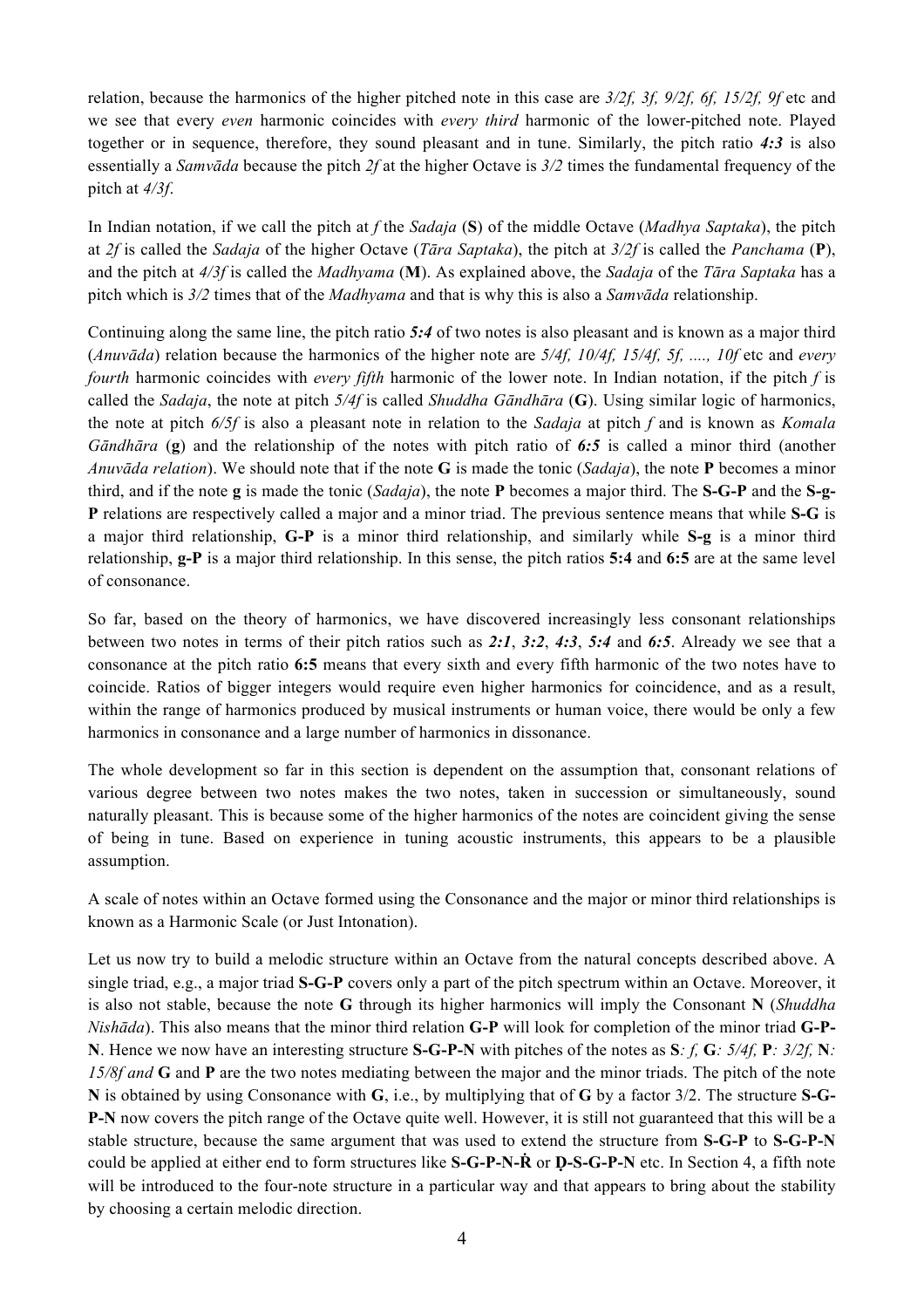Instead of starting with a major triad, one can start as well with a minor triad **S-g-P**, and following a similar line of reasoning as above, we end up with the structure **S-g-P-n**. One can carry out this process starting from each nominal note of the Octave. In the following, we list all such structures possible:

|  | 1. $S-G-P-N$ 2. $S-g-P-n$ 3. $r-M-d-S$ 4. $r-G-d-N$ 5. $R-m-D-r$ 6. $R-M-D-S$                                                                  |  |  |
|--|------------------------------------------------------------------------------------------------------------------------------------------------|--|--|
|  | 7. g-P-n- $\dot{R}$ 8. g-m-n- $\dot{r}$ 9. G-d-N- $\dot{g}$ 10. G-P-N- $\dot{R}$ 11. M-D- $\dot{S}$ - $\dot{G}$ 12. M-d- $\dot{S}$ - $\dot{g}$ |  |  |
|  | 13. m-n-r-M 14. m-D-r-G 15. P-N-R-m 16. P-n-R-M 17. d-S-g-P 18. d-N-g-m                                                                        |  |  |
|  | 19. D-r-G-d 20. D-S-G-P 21. n-R-M-D 22. n-r-M-d 23. N-g-m-n 24. N-R-m-D                                                                        |  |  |

All the odd-numbered structures above are combinations of first a major triad and then a minor triad. The even-numbered structures have first a minor triad and then a major triad. However, they are all *different* structures because the notes are all defined with respect to the same tonic (*Sadaja*).

Writing the above in one Octave and including the *Sadaja* wherever it is not explicit in the structure, we find the following scales<sup>3</sup>:

| 1. SGPN     | $2.$ SgPn       | 3. SrMd          | 4. SrGdN         | 5. SrRmD        | 6. SRMD          |
|-------------|-----------------|------------------|------------------|-----------------|------------------|
| 7. SRgPn    | 8. Srgmn        | 9. $SgGdN$       | <b>10. SRGPN</b> | 11. <b>SGMD</b> | $12.$ SgMd       |
| $13.$ SrMmn | 14. $SrGmD$     | 15. <b>SRmPN</b> | 16. <b>SRMPn</b> | $17.$ SgPd      | 18. $SgmdN$      |
| 19. SrGdD   | 20. <b>SGPD</b> | 21. <b>SRMDn</b> | $22.$ SrMdn      | $23.$ Sgmn $N$  | 24. <b>SRmDN</b> |

#### **3. The Work of Sanyal and** *Mātrkā*

Sanyal in 1959 published a phenomenological analysis [1] that was an abridged version of a much larger work. Sanyal studied the opening movement (*Sthāyee*) of a number of authentic compositions in a variety of *Rāga*s and basically counted the time units spent on each of the notes used in the *Rāga*. Sanyal found that the most used notes (i.e. notes at which most time was spent) in every faithful specimen of a *Rāga* showed exactly the structure presented in Section 2, i.e., a four-note structure made of a major and a minor triad interspersed with each other. Sanyal called the structure *Mātrkā*. As hinted in his publication, he borrowed the terminology from ancient scriptures, but did not mention the specific reference. Let us not dwell on the nomenclature and henceforth call this basic melodic structure as a *Mātrkā*, meaning the little mother who keeps in her womb the roots of a *Rāga*. Different *Rāga*s in general originate from different *Mātrkā*s. However, a given *Mātrkā* can give rise to more than one *Rāga*, and we shall present a few examples of this kind in the following sections. Sanyal also found that there are *Rāga*s having more than one *Mātrkā*s, one dominant and the other(s) sub-dominant.

<sup>&</sup>lt;sup>3</sup> The sense in which the word 'scale' is used here is as follows. A scale is a collection of notes in a single octave where the notes appear in an ascending order of their respective pitch. A scale is not a piece of melody. it just describes all the notes that may be used in whatever order to produce the melody.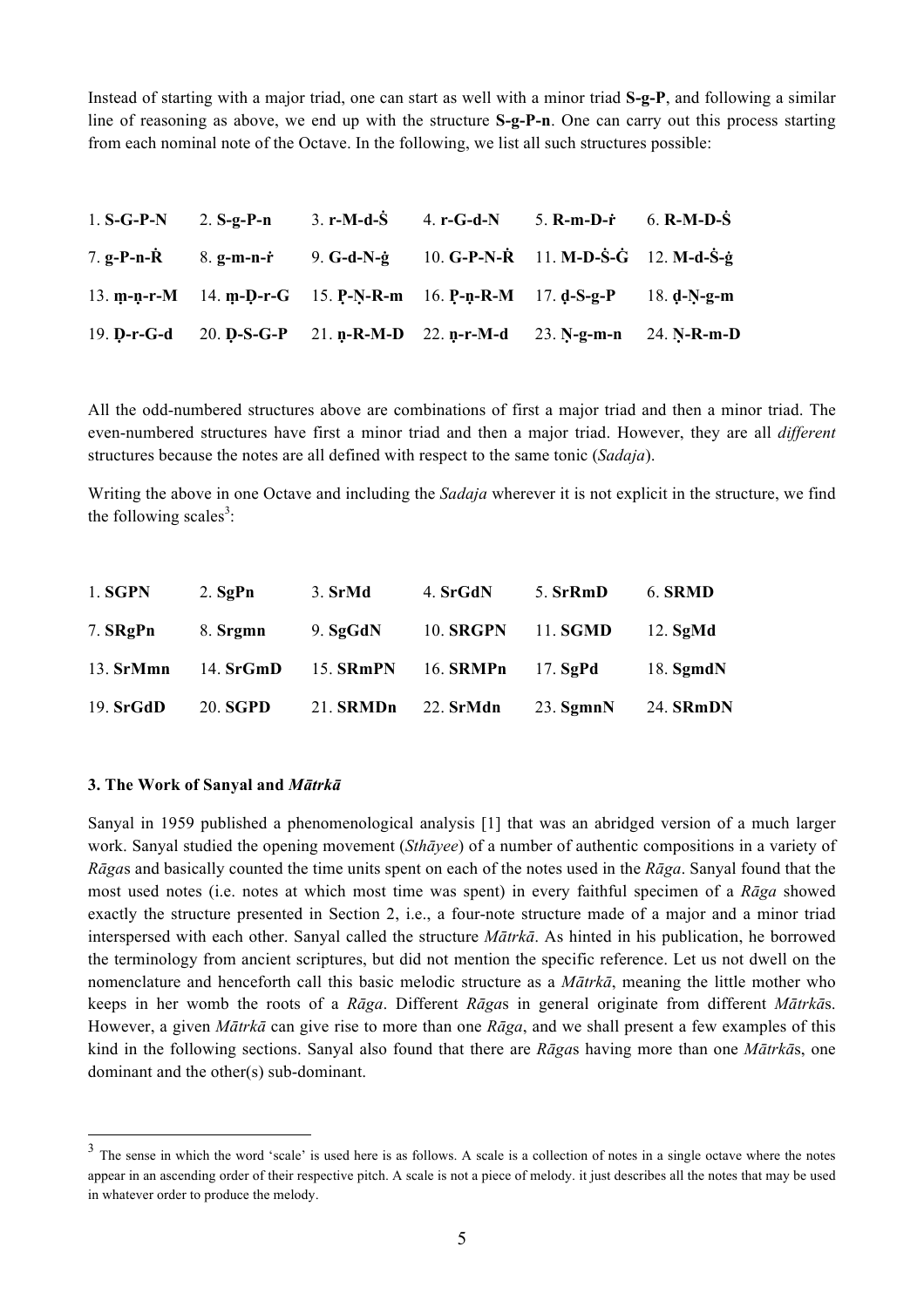## **4. The Fifth Note and** *Shruti*

Take for example the *Mātrkā* **Ḍ-S-G-P**. Given the pitch of the *Sadaja* **S**, it uniquely determines the pitch of the other three notes: **P** at *3/2*, **G** at *5/4*, and **D** at *5/3 (from now on, we express the pitch of a note by the ratio of its pitch to that of the Sadaja)*. The pitch of the middle Octave **D** is determined by its Consonance (*4:3*) with **G**. From the analysis of Sanyal, a fifth note is always found in *Rāga* specimens such that it is placed between the mediator **S-G** of the two triads and is a Consonant with either of the end-notes of the *Mātrkā* (i.e. **D** or **P** in this case). Sanyal calls this the neutral note because he assumes that the fifth note, in this specific example, is Consonant to both the end-notes **D** and **P**. However, we find that such a note does not exist - a single pitch simultaneously Consonant to both the end-notes cannot exist in general. In this specific example, if we consider the fifth note to be Consonant with **P**, we get a pitch of  $(3/4 \times 3/2) = 9/8$ , to be called *Shuddha Rshava* (**R**). We have now got the pitch of all the notes present in *Rāga Bhoopāli* and they have all arrived quite naturally, following only the few consonance relations that are basically the requirement of being in tune. Of course, there are other *Rāgas* that can originate from the same *Mātrkā*, but the proposition is that the fifth note **R** at pitch *9/8* makes the note Consonant only with P and thereby pushes the structure to a particular stable direction called *Bhoopāli*. This is a stable direction because the introduction of the fifth note does not give rise to a new triad or *Mātrkā*.

There is certainly another direction possible, if we instead choose the fifth note to be Consonant with the note **D** resulting in a pitch (*2/3*×*5/3*) = *10/9* also called *Shuddha Rshava* (**R**) but obviously flatter than the one that is Consonant with the note **P**. This is a stable direction too because this fifth note also does not introduce a new triad or a new *Mātrkā*. In addition, we clearly see how microtonal variations (*Shruti*) of the same note can appear quite naturally. From careful examination of faithful specimens, it appears that this choice of a flatter **R** (with the **R-D** Consonance) is adopted in *Rāga Shuddha Kalyān.* However, in this *Rāga*, two other notes (*Teevra Madhyama* **m** and *Shuddha Nishāda* **N**) are also used, albeit weakly (only in descending pattern and in traces). Lo and behold! We now discover a second (sub-dominant) *Mātrkā* **Ṇ-Rm-D** in *Rāga Shuddha Kalyān*, where **R-m-D** is a major triad and **Ṇ-R-m** is a minor triad. From the major third relationship **R-m**, the pitch of the new note **m** can be determined to be  $(5/4 \times 10/9) = 25/18$ , and from the **N-m** Consonance the pitch of the note **N** is found to be  $(4/3 \times 25/18) = 50/27$ . We note, with an element of surprise, that, the notes **G** and **N** are not Consonant with each other in *Rāga* Shuddha *Kalyān*. Indeed, faithful renditions of this *Rāga* do not reveal any relationship between its *Gāndhāra* and *Nishāda,* unlike in *Rāga*s such as Yaman*.*

One may wonder, given the **P-̣R** Consonance in *Rāga Bhoopāli*, why cannot there be similar addition of notes around this Consonance so that a second *Mātrkā* is formed? Let us explore this possibility. Actually, there are several possibilities, and we shall discuss the one closest to the one in *Rāga Shuddha Kalyān.* Let us add the notes **N** and **m** so that a new *Mātrkā* **P-̣Ṇ-R-m** is formed where **P-̣Ṇ-R** is a major triad and **Ṇ-Rm** is a minor triad. By the major third relationship to **P**, the pitch of **N** is obtained as  $5/4 \times 3/2 = 15/8$  and hence the pitch of **m** by its Consonance to **N** is  $3/4 \times 15/8 = 45/32$ . Firstly, we note that both these notes (**m** and **N**) are sharper than the corresponding notes in *Rāga Shuddha Kalyān.* Secondly, and very significantly, unlike in *Rāga Shuddha Kalyān*, the notes **G** and **N** are now in perfect Consonance, something that is bound to be manifest in exposition of the melody. In addition, another new *Mātrkā* **S-G-P-N** is also formed and will make its presence felt. As a result, the structure would approach that of *Rāga Yaman.*

We find that while in *Rāga Shuddha Kalyān* we can perturb the main structure by softly adding two new notes and this does not change the basic character of the *Rāga* (several versions of this *Rāga* use the **N** and **m** to varied degree and some do not use them at all), in *Rāga Bhoopāli* addition of **N** and **m** changes the character of the *Rāga* in a significant way and brings it close to *Rāga Yaman.* Hence in *Rāga Bhoopāli*, there is no scope of addition of these notes without fundamentally changing the character of the *Rāga.* All of the above is a consequence of choosing the fifth note Consonant with either **D** or **P**, the end notes of the *Mātrkā* **Ḍ-S-G-P**.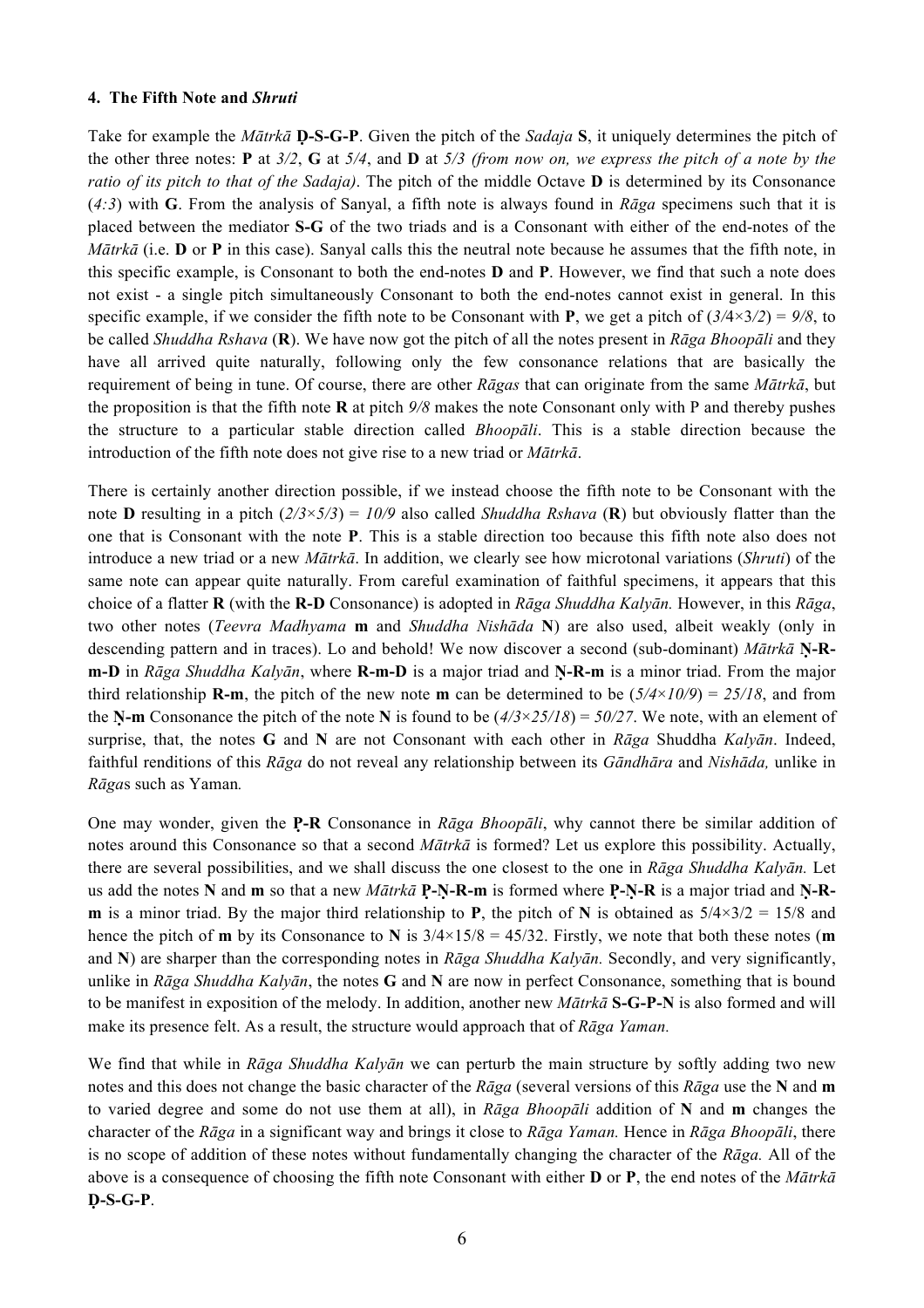## **5. Other Examples**

We start this section with a special *Mātrkā* **P-̣ṇ-R-M**. Firstly, in this structure, the *Sadaja* is not present (there are a few other *Mātrkā*s not having the *Sadaja* as one of the four notes). Secondly, this is the only example where the only choice for the fifth note is *Sadaja* and that is Consonant with both the end-notes **P** and **M** of the *Mātrkā*. The scale is then a pentatonic **SRMPn** giving rise to *Rāga*s *Megh* and *Madhyamādi Sārang*.

Next, we consider the *Mātrkā* **m**-**D**-r-G, where again the *Sadaja* is not explicitly present in the structure. Sanyal rejects this *Mātrkā* on the ground that the triad **Ḍ-S-G** is effectively also present, because the tonic note S has to be included in the scale<sup>4</sup>. However, I do not see any solid reason not to include this *Mātrkā* because this structure is independent of all others even in the presence of the triad **Ḍ-S-G**. Actually I find it one of the most interesting *Mātrkā*s. There are two choices for the fifth note **N**, either Consonant with the note **m** or with the note **G**. It is a bit of work to figure out the pitches in this example. One needs to start with the note **G** and then use Consonance or the third relationship progressively to figure out the pitches of all the notes progressively: **G** ( $5/4$ )  $\rightarrow$  **D** ( $4/3 \times 5/4 = 5/3$ )  $\rightarrow$  **m** ( $5/6 \times 5/3 = 25/18$ )  $\rightarrow$  **r** ( $3/4 \times 25/18 = 25/24$ ). For *Rāga Mārwā* arising out of this *Mātrkā*, the fifth note **N** appears to be Consonant with **m** to have the pitch (*4/3*×*25/18*) = *50/27*, and for *Rāga Puriyā*, another *Rāga* to emerge from this *Mātrkā*, the fifth note **N**  appears to be Consonant with **G** to have the pitch  $(3/2 \times 5/4) = 15/8$ , the sharper microtonal variation. From the authentic specimens and faithful renditions of the *Rāga Mārwā*, we know that the note **G** is quite weak in that *Rāga*, and a movement like **mND**, **mD**, **NmD**, **DNr**, **rND**, **DNGr**, **mGr** etc de-emphasizes the triad **D**-**S-G** and hence this triad cannot cause a de-stabilizing effect. The trick to a good exposition of *Mārwā* lies in the emphasis of the triad **ṃ-Ḍ-r** (not necessarily only in the lower Octave) with the use of **N** in passage and only occasional use of the note **G** (that too only the *Avarohi Meend*s to come back to the note **r**). As always, the proof is in the result, the  $M\bar{a}$ *trka* **m**-**D**-r-G gives rise to stable and independent melodic structures like *Mārwā* and also *Puriyā*. In *Rāga Puriyā*, we find that the note **G** is very prominent along with its Consonant **N** (sharper than the **N** in *Mārwā* as seen above), and the note **D** is very weak, again de-emphasizing the **Ḍ-S-G** triad. However, in *Rāga Sohini* employing the same set of notes, both **D** and **G** are strong and the triad **Ḍ-S-G** would have its presence felt. The fifth note **N** should logically have the same sharper microtonal variation as in *Puriyā* because the strong presence of **G** imposes the Consonance **G-N**.

As a fascinating example of *Rāga*s having more than one *Mātrkā*s, in both the *Rāgas Tori* and *Multāni*, as is evident from faithful representations of these *Rāga*s, the dominant *Mātrkā* is **ḍ-S-g-P** and the sub-dominant one is **ḍ-Ṇ-g-m**. In *Tori*, the triad **ḍ-S-g** is more important than **S-g-P** and in *Multāni* the triad **S-g-P** is clearly more important, because **P** is more important in *Multāni* than **d** and vice versa for *Tori*. There can be (and actually are claimed in a few *Gharānā*s) several minor variations of *Tori* depending on how much importance is given to the sub-dominant  $M\bar{a}$ *trka* **d**-**N**-g-**m** or in other words how important are the notes **N** and **m**, but there is no doubt from the authentic *Vandish* specimens available in *Multāni* that this subdominant *Mātrkā* is more important in this *Rāga* than in *Tori*. Now, in *Tori* the fifth note **r** can be fixed by using the Consonance with the note **d** (which itself is fixed by its major third relationship with the tonic note **S**). However, in *Multāni*, the *Shruti* of the note **r** can very well be fixed by the Consonance with the note **m** (end-note of the sub-dominant *Mātrkā* **ḍ-Ṇ-g-m**, the *Shruti* of **m** is fixed by minor third relation with the note **g**, and **g** being fixed again by its minor third relationship from the tonic **S**). Following the two processes, we arrive at two different *Shruti*s for the note **r**. From the overall discussion, we also see the logic behind the

 <sup>4</sup> Sanyal rejected in total 8 of the 24 *Mātrkā*s, namely No. 7, 9, 10, 14, 18, 19, 21 and 22 because including the presence of the Sadaj to these *Mātrkā*s imposes a new triad to the structure in each case. The specific case of *Mātrkā* No.14 is taken up here in the discussion of the *Rāga*s *Mārwā, Puriyā* and *Sohini*. A general discussion is out of the scope of this paper and needs a separate discussion.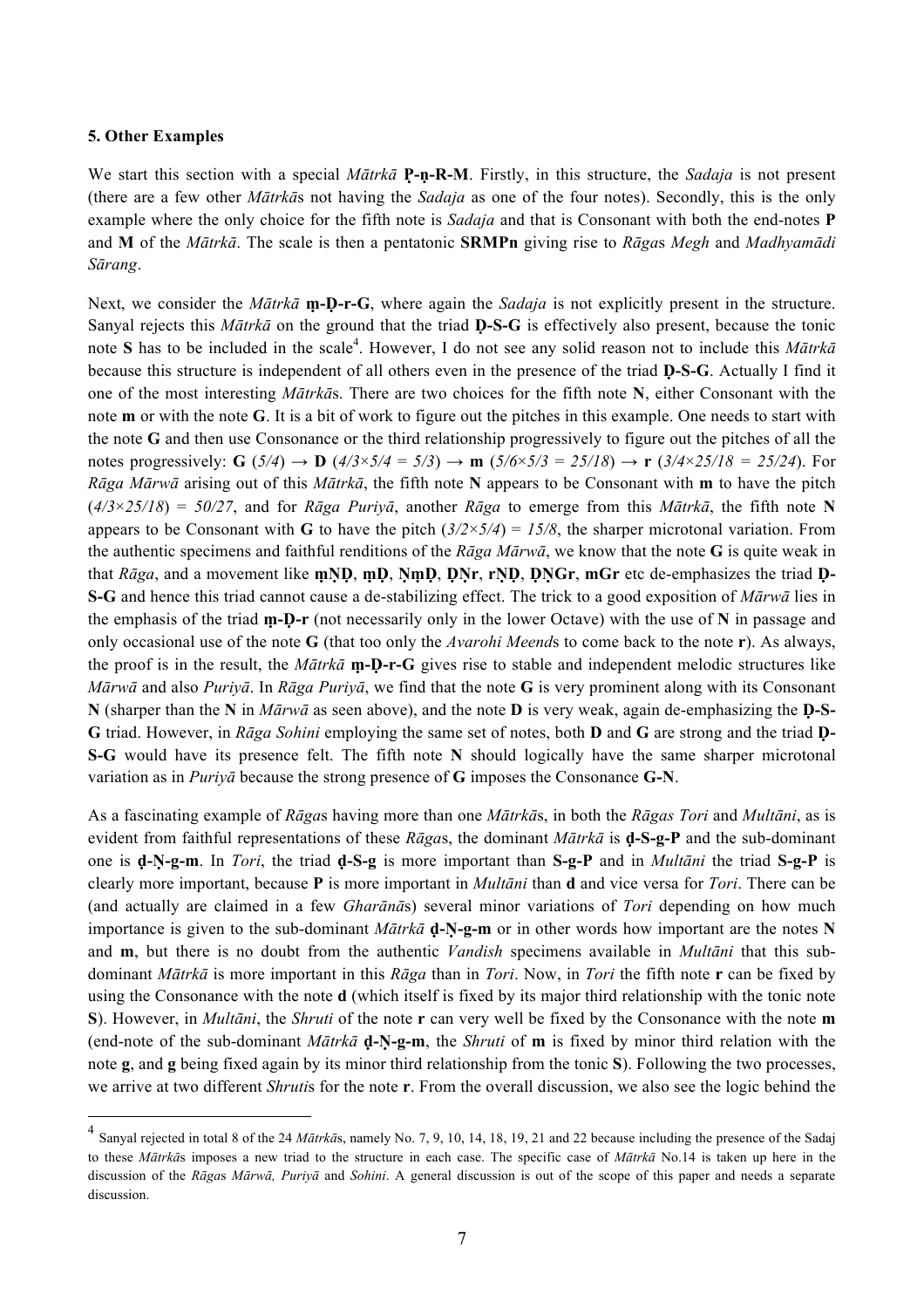*Sangati*s **r-g** in *Tori* and **m-g** in *Multāni*. For the record, the pitch of the fifth note **r** in *Rāga* Tori is obtained as follows:  $g(6/5) \rightarrow d(4/3\times6/5 = 8/5) \rightarrow r(2/3\times8/5 = 16/15)$ , and that in Rāga Multāni:  $g(6/5) \rightarrow m$  $(6/5 \times 6/5 = 36/25) \rightarrow r (3/4 \times 36/25 = 27/25)$ . We note that the note **r** in *Multani* is sharper than that in *Tori*.

Both the *Rāgas Bhairav* and *Rāmkeli* (and also *Kālengrā*) have the notes **SrGMPdN**. From his analysis of many authentic compositions, Sanyal finds that the dominant *Mātrkā* for both is **r-M-d-Ṡ**, and the subdominant one is **S-G-P-N**. This is a curious example because all the notes in the scale are consumed by the two *Mātrkā*s. There does not seem to be any room for the fifth note in each *Mātrkā*. However, the note **P** in the sub-dominant *Mātrkā* acts as the fifth note in the dominant *Mātrkā*. Similarly, the note **M** also acts as the fifth note for the sub-dominant *Mātrkā*. In *Rāga Rāmkeli*, it is apparent from the authentic compositions that the role of the sub-dominant *Mātrkā* **S-G-P-N** is more important. However, in *Rāmkeli*, to keep focus on the dominant *Mātrkā* **r-M-d-Ṡ** and especially on the dominant triad **r-M-d**, touching notes (also called grace notes) **m** and **n** are used with the prominent notes **P** and **d** respectively to give rise to a new *Mātrkā* **ṃ-ṇ-r-M**. The pitch of all the notes can be worked out as before and this as well as a discussion on *Kālengrā* is not presented here because of lack of space.

## **6. Conclusions**

This work is inspired by the pioneering work of Sanyal [1] that presented the basic concepts of the *Mātrkā* and the fifth note. The current work, however, has a few significant differences with parts of Sanyal's work. Sanyal conceived the fifth note but its real significance was not understood because he did not consider pitch determinations of the notes from the harmonic relations and dismissed any discussion on the microtonal variations (*Shruti*) of notes. He also rejected 8 *Mātrkā*s from the list of 24 given in Section 2 that do not explicitly include the Sadaja, but an extra triad is implied with the Sadaja included in the scale. In this paper, a specific case is discussed in relation to *Rāga*s *Mārwā, Puriyā* and *Sohini*, but the issue deserves a separate discussion and more work is necessary too.

Let us conclude by considering the following question: Quite a few of the Western composers in the recent times have, at least partly, abandoned the so-called Tempered Scale and composed music employing the Harmonic Scale using relationships such as Consonance and triads. In which way then is the Indian melodic structure called *Rāga* different from those Western compositions?

As emphasized in the Introduction, a *Rāga* is a robust melodic structure, meaning that the structure is stable against spontaneous movements (improvisation) or even weak perturbations. Spontaneous movements do not take one structure to another, one stays within one *Rāga* despite free movements. Even, small perturbations and deviations from the structure do not take it away, as exemplified by the form *Thumri*. A *Thumri* in *Rāga* Kāfi may have elements of independent *Rāgas Pilu*, *Sindhurā*, *Barwa* and a few others but would still at the end of the day be recognizable as *Kāfi*. This is the distinguishing feature of a *Rāga* which makes it very different from just any composition using the Harmonic scale.

*Mātrkā* is the peculiar construct having the roots of a stable structure: the trick is that it recognizes that a triad by itself is an incomplete structure (for example, a major triad has in itself both the major third and the minor third relationships like **S-G** and **G-P** respectively in **S-G-P**) and hence it needs to be *completed* by having an overlapping triad (**G-P-N** in the above example). A particular *Mātrkā* gives rise to several melodic solutions as manifested by the several *Rāga*s originating from it. In this sense, the *Mātrkā* is also not a completely stable structure. The choice of the pitch of the fifth note in general determines one particular stable melodic direction. This gives the most basic and purest structure, a pentatonic *Rāga*. However, building from the basic structure, more complicated constructions are possible with more than one *Mātrkā*s, as shown in the previous two sections.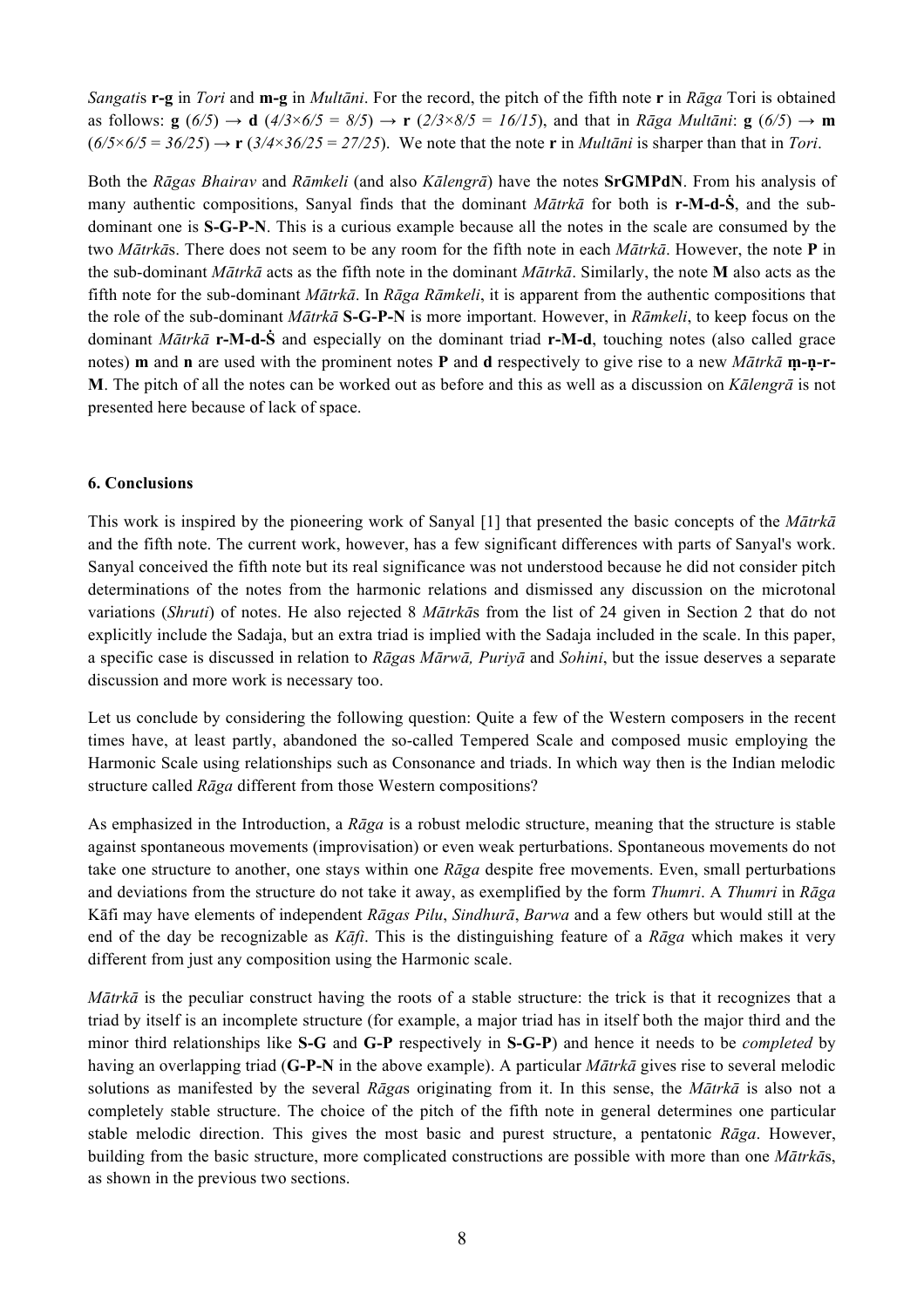We also find that the microtonal variations (*Shruti*) of notes play a very important role, something that Sanyal did not consider at all. It is also obvious that the correct pitch of a note is achieved only if it is taken during performance in a particular sequence, because the sequence of the notes cannot be arbitrary, in fact only the correct sequence ensures the correct pitch: for example, from the *Sadaja* how can one naturally go to a pitch of **N** (*15/8*) because of a very low degree of consonance between the Sadaja and the Nishada. But if this note is taken from  $\mathbf{G}$  (*5/4*), it is very natural, because  $\mathbf{N}$  (*15/8*) is Consonant (*3:2*) to the  $\mathbf{G}$  (*5/4*).

We have been careful to call the mathematically obtained pitch of the notes as *ideal* in this paper. In practice, it is obvious that even with the great musicians, it is very hard to reach these ideal pitch positions for a *Rāga.* Actually, it is a life-long endeavor of each performing *Rāga* musician to achieve what is conceived as the perfect pitch of the notes in a given *Rāga*. The question naturally arises as to how *Rāga* music is feasible in practice, given that ideal pitching is necessary for its manifestation. In the opinion of this author, human perception plays a significant role in bridging some of the gaps, provided some of the essential conditions are met. The analysis given in this paper can help clarify some of these essential conditions. One very important point of this paper is that all the essential conditions are not understood unless one considers the ideal pitch of the notes, as done in this paper, for example to distinguish between *Rāga*s *Bhoopāli* and *Shuddha Kalyān* using the fifth note **R** and its two different pitch positions for the two *Rāga*s**.** The notes immediately preceding **R** determine the expectation according to the rules of melody as discussed in this paper and even if the pitching is not absolutely perfect, the brain accepts the little imperfections in its stride. The hysteresis mentioned in [6] is very important in this regard.

The main reasons behind the criticism of the existence of microtonal variations appear to be inconsistencies between ancient literature and intonations by modern practicing musicians, and variations in intonation of the same note in a given *Rāga* [5]*.* However, the critics of the *Shruti* system have not even attempted to answer the basic question asked in this paper, namely, if the intonations are really random, what makes every *Rāga* such a stable melodic structure that enables the performer to improvise on the spot and still makes a *Rāga* identifiable by merely listening to it without taking recourse to measurements of the pitch of every note. One needs to understand, for example, despite the presence of both the notes **G** and **N**, why they are not Consonant to each other in *Rāga Mārwā*, making it perfectly feasible for the note **G** to be weak in that *Rāga*. It is, therefore, expected that the pitch of **G** in *Mārwā* may be variable, more than usual, in the same performance or among different performers. In addition, as mentioned in the paragraph above, perfect pitching of even the notes that are in the main melodic framework of the *Rāga***,** for example, the notes **m**, **D**, **r** in *Mārwā* and the note **N** that is Consonant with **m**, is impossible in reality. This is where human perception of the approximate intonation is important. Given that the essential elements of the melodic structure are met by arriving at the pivotal notes after an appropriate sequence or proper use of the grace notes, human brains must perceive the ideal pitch of notes for a given *Rāga.*

There are a few *Rāga*s like *Hindol* that do not exhibit a *Mātrkā* (*Hindol* has a single triad only). Sanyal [1] has discussed these cases. These *Rāga*s, although only a few in number, undoubtedly appear as a selfsufficient melodic structure despite not having a *Mātrkā.* An analysis along the lines pursued here in terms of pitch determination and understanding such melodic structures is currently in progress.

#### **7. Bibliography**

1) Sanyal, Amiya Nath, *Rāgas and Rāginis* [Calcutta: Orient Longmans Private Ltd., 1959].

2) Venkatamakhin [c. A.D. 1650], *Chaturdandiprakāsikā of Sri Venkatamakhin*, ed. trans. R. Sathyanarayana [New Delhi: Indira Gandhi National Centre for the Arts, 2006].

3) Bhatkhande, Vishnu Narayan [1920-37], *Hindustāni Sangeet Paddhati*: Kramik Pustak Malika, 6